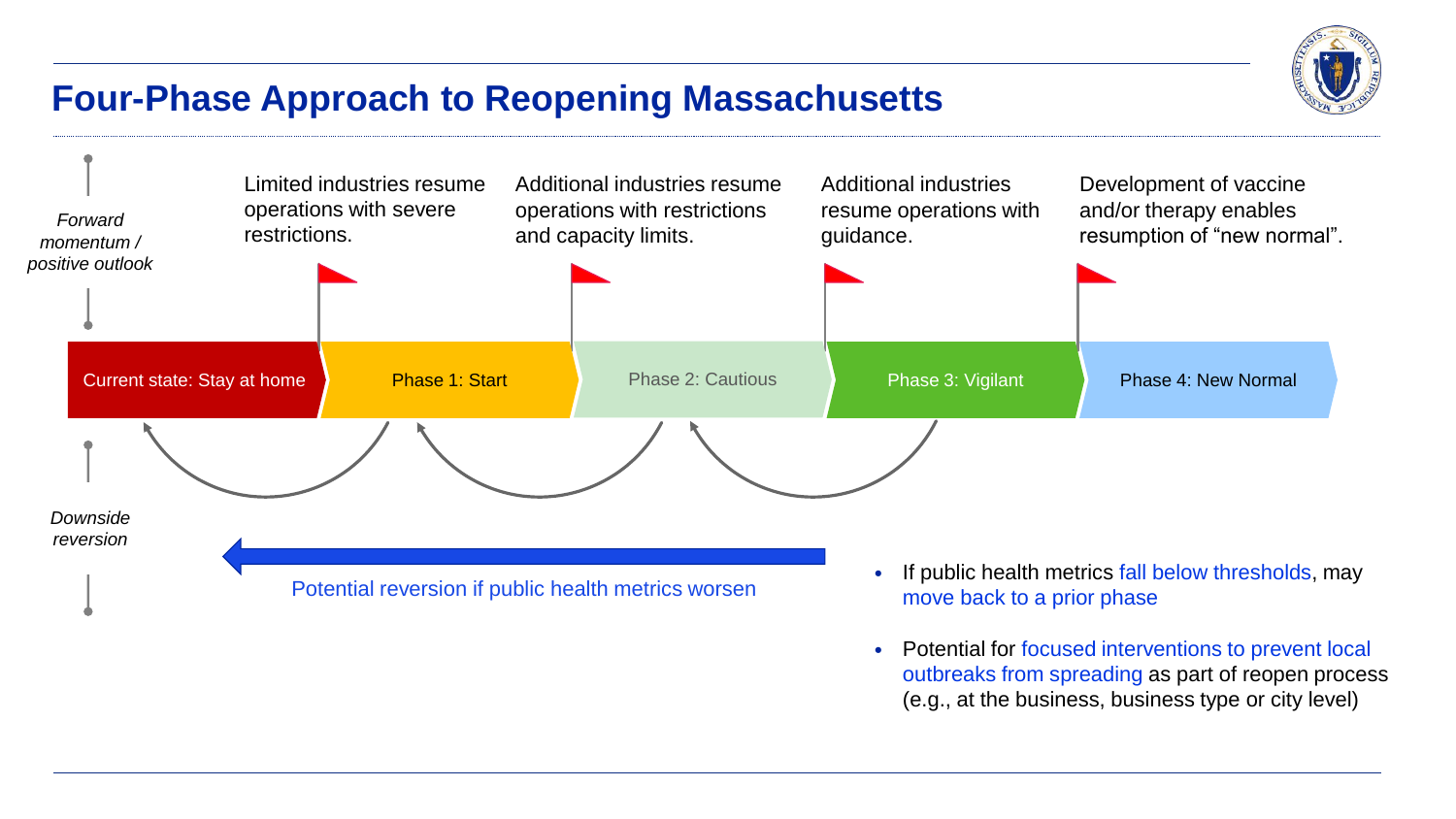**We will provide overall social guidance, safety standards, and sector specific protocols for Phase 1 reopening process on three dimensions**





### Overall social guidance

E.g., restrictions on gathering sizes, social distancing, face coverings, limitations for vulnerable population



#### Mandatory safety standards for workplaces

E.g., limitations on office opening, allowed capacity, required distancing, cleaning protocols

> Supported by safety protocol checklists / templates



#### Sector specific safety protocols and best practices

E.g., specific precautionary measures and safety protocols to protect employees or public (face coverings, separators)

Supported by sector specific safety protocol checklists / templates

Will also provide easy to digest public facing communication across each type of safety protocol and best practice